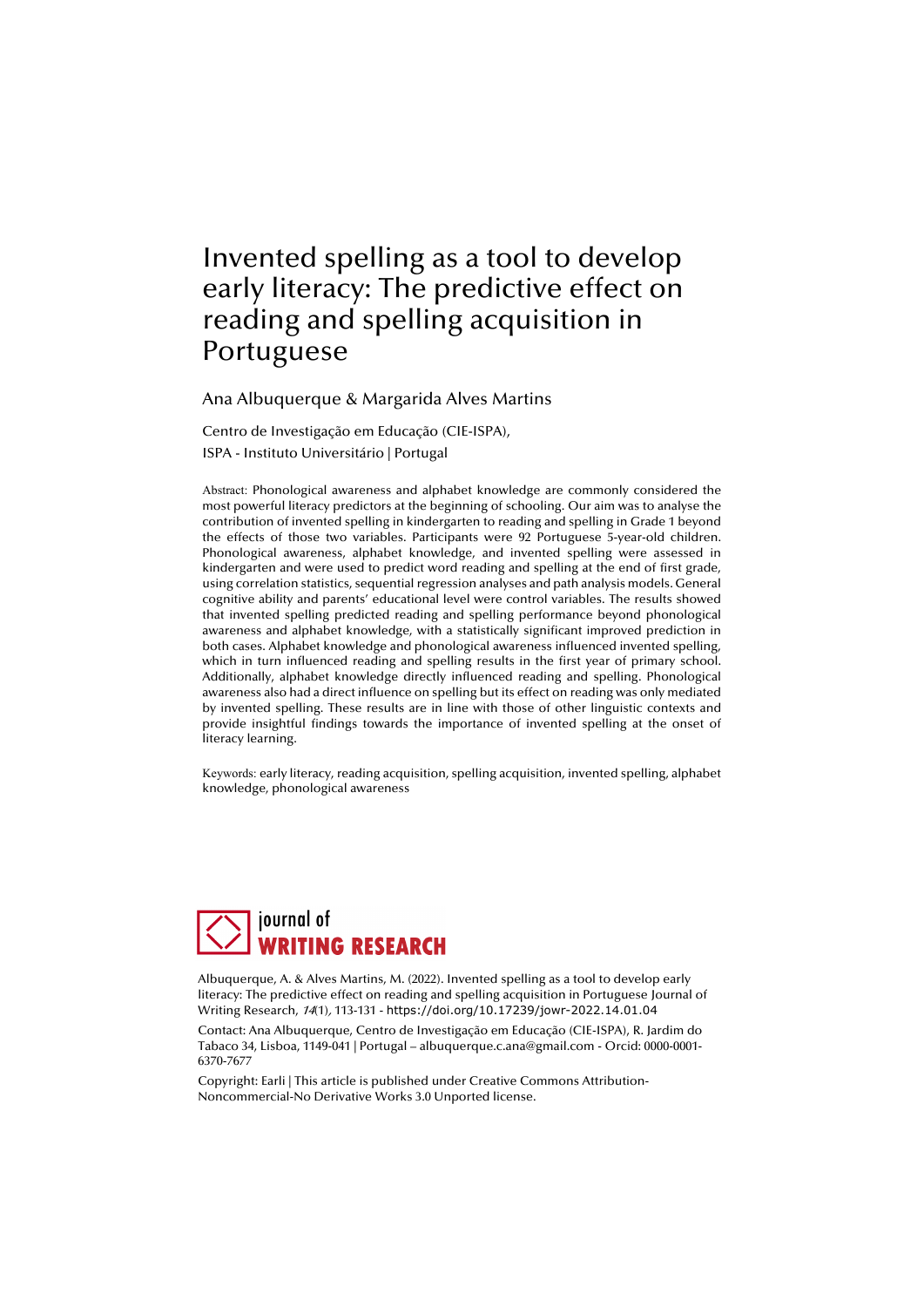Literacy acquisition is still a big challenge for a great number of learners, which unquestionably impacts their academic performance in a global way and strengthens the need for implementing preventive measures aiming at a more successful educational journey. Advances in literacy studies are gradually allowing researchers to acknowledge the significance of children's emergent skills to their reading and spelling performance. A deep focus on these beneficial effects is crucial to understand how to promote literacy acquisition through the most influential skills, and to minimise developmental discrepancies between children at the beginning of schooling.

It is widely accepted that phonological awareness and letter knowledge positively influence literacy acquisition. However, few studies have tested the contribution of invented spelling – i.e., the way preschoolers spell before explicit guidance – on subsequent reading and spelling. In this study, we analysed the potential predictive effect of invented spelling on reading and spelling beyond the influence of phonological awareness and alphabet knowledge, in the context of Portuguese literacy acquisition.

#### **1. Theoretical background**

One well-established predictor of reading and spelling is phonological awareness, i.e., the cognitive process of deliberately discriminating and manipulating the sounds of speech – syllables, intra-syllabic units, and phonemes (Gombert, 1990), since learning to read and write in an alphabetical system implies the understanding that phonemes are represented by graphemes – known as the alphabetic principle. Several studies have called attention to this predictive role (e.g., Ball & Blachman, 1991; Bus & van Ijzendoorn, 1999; Castles & Coltheart, 2004; Ehri et al., 2001; Goswami & Bryant, 1990; National Early Literacy Panel, 2008), in languages with diverse levels of consistency (Caravolas et al., 2012; Seymour, 2005; Seymour, Aro, & Erskine, 2003; Ziegler et al., 2010).

The ability to recognise the letters of the alphabet and its matching sounds is also a well-established predictor of reading and spelling in different languages (e.g., Adams, 1998; Ehri, 1997; Levin, Shatil-Carmon & Asif-Rave, 2006; Treiman, 2004).

Furthermore, when combined, phonological awareness and letter knowledge seem to co-determine both the acquisition of the alphabetic principle and further development of reading and spelling skills, as shown by numerous studies (Byrne, 1998; Foorman, et al., 2003; Gentry & Gillet, 1993; National Early Literacy Panel, 2008).

 Thus, there is a strong body of research showing that phonological awareness and alphabet knowledge, either isolated or combined, are determinants of the acquisition of the alphabetic principle and are considered the best predictors of reading and spelling. However, when modelling predictors of reading and spelling acquisition, researchers have omitted invented spelling and focused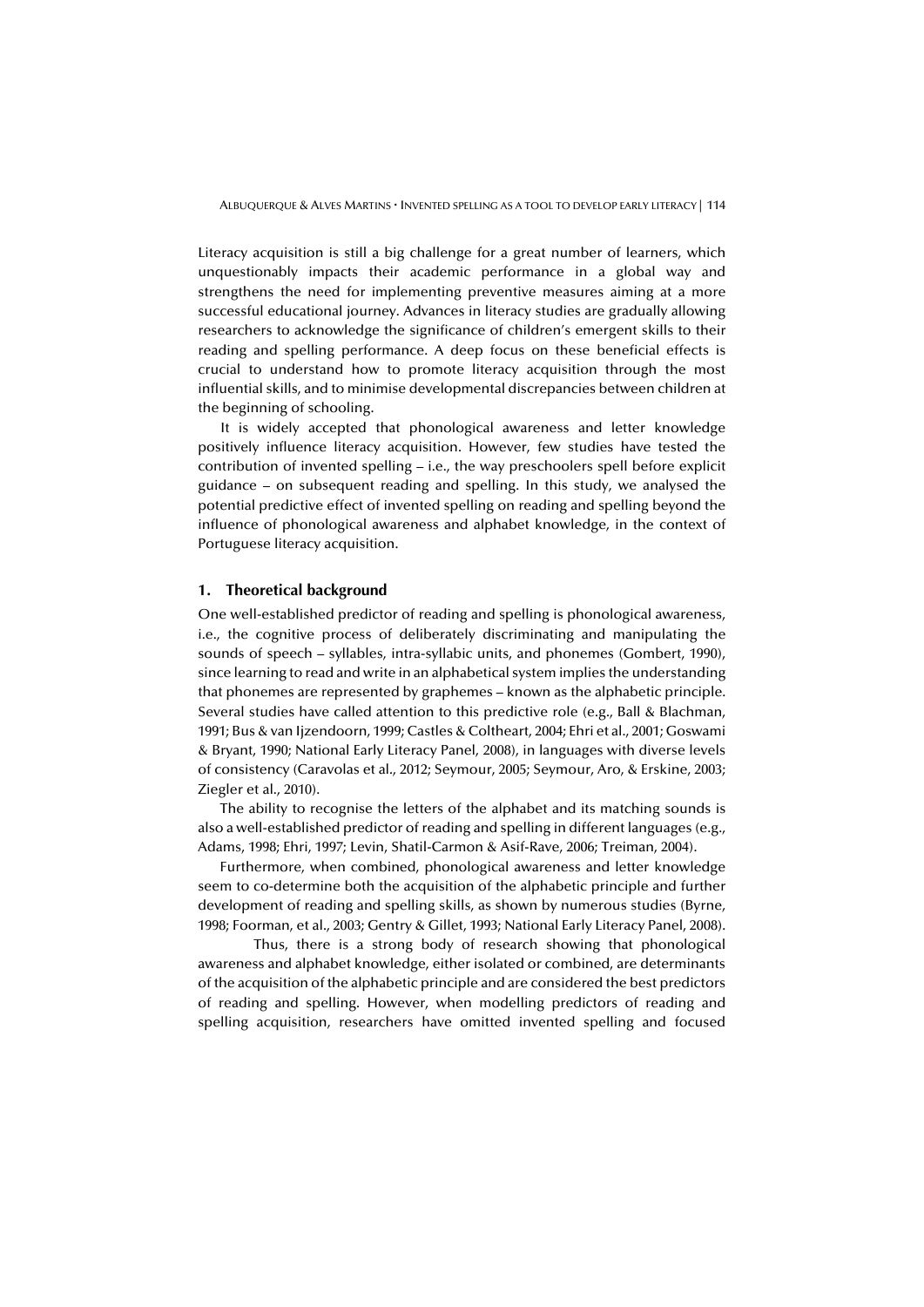directly on these precursors (e.g., Caravolas et al., 2012; Lonigan, Burgess, & Anthony, 2000).

Before formal schooling, children apply their informal knowledge about speech and print to build early spelling attempts produced before explicit guidance – i.e., invented spelling. According to Chomsky (1970) and Read (1971), who were the first authors to use the concept of invented spelling, children's invented spellings offer a glimpse into the child's developing knowledge of how spoken language is represented in print. When preschool children spell words, they use the letters they know, namely the letters of their names, to represent those words; progressively they start to know more letters, and so they use them to represent the sounds that they manage to identify in words (for instance, the first sound or the more prominent ones) (Mann, 1993); and gradually they begin to represent all the sounds of the words although they do not yet know the orthographic rules of their language system (Alves Martins, Albuquerque, Salvador, & Silva, 2013; Ferreiro & Teberosky, 1979; Ehri, 2005, 2014).

Several studies have shown that phoneme awareness and letter knowledge explain the variance in children's early invented spelling and strongly predict its accuracy (e.g., Ouellette & Sénéchal, 2008; Tangel & Blachman, 1995). Thus, invented spelling relies upon phonological awareness and letter knowledge but, on the other hand, phonological awareness expands with invented spelling practice and feedback, as documented in studies in English (Ouellette & Sénéchal, 2008; Sénéchal, et al., 2012), French (Rieben et al., 2005), and Portuguese (Alves Martins & Silva, 2006). Invented spelling also contributes to the understanding of the alphabetic principle, since the letters themselves support a more systematic analysis of the sequence of sounds in words.

In this context, several authors refer to the possibility that invented spelling is a strong predictor of reading (McBride-Chang, 1998; Treiman 1998) and, in some cases, a more reliable predictor of reading ability itself than tasks traditionally associated with phonological awareness. According to Adams (1998), when children invent their own spellings before formal instruction and attempt to deduce the alphabetic principle, they are indirectly more likely to be successful readers.

## **1.1 Intervention and follow-up studies**

Developed within this approach, invented spelling activities may therefore facilitate and enhance the cognitive process underlying the understanding of the alphabetic principle, and so they may be extremely relevant activities for the acquisition of reading and spelling. Growing evidence suggests that this process sustains the development of literacy acquisition. Several studies leading children to spell words and to think about their own spellings, using different intervention approaches, have highlighted how these spellings provide a positive input to the acquisition of the alphabetic principle conducting children to better spell and read at the end of kindergarten (Alves Martins, et al., 2013, 2016; Levin & Aram, 2013; Morin &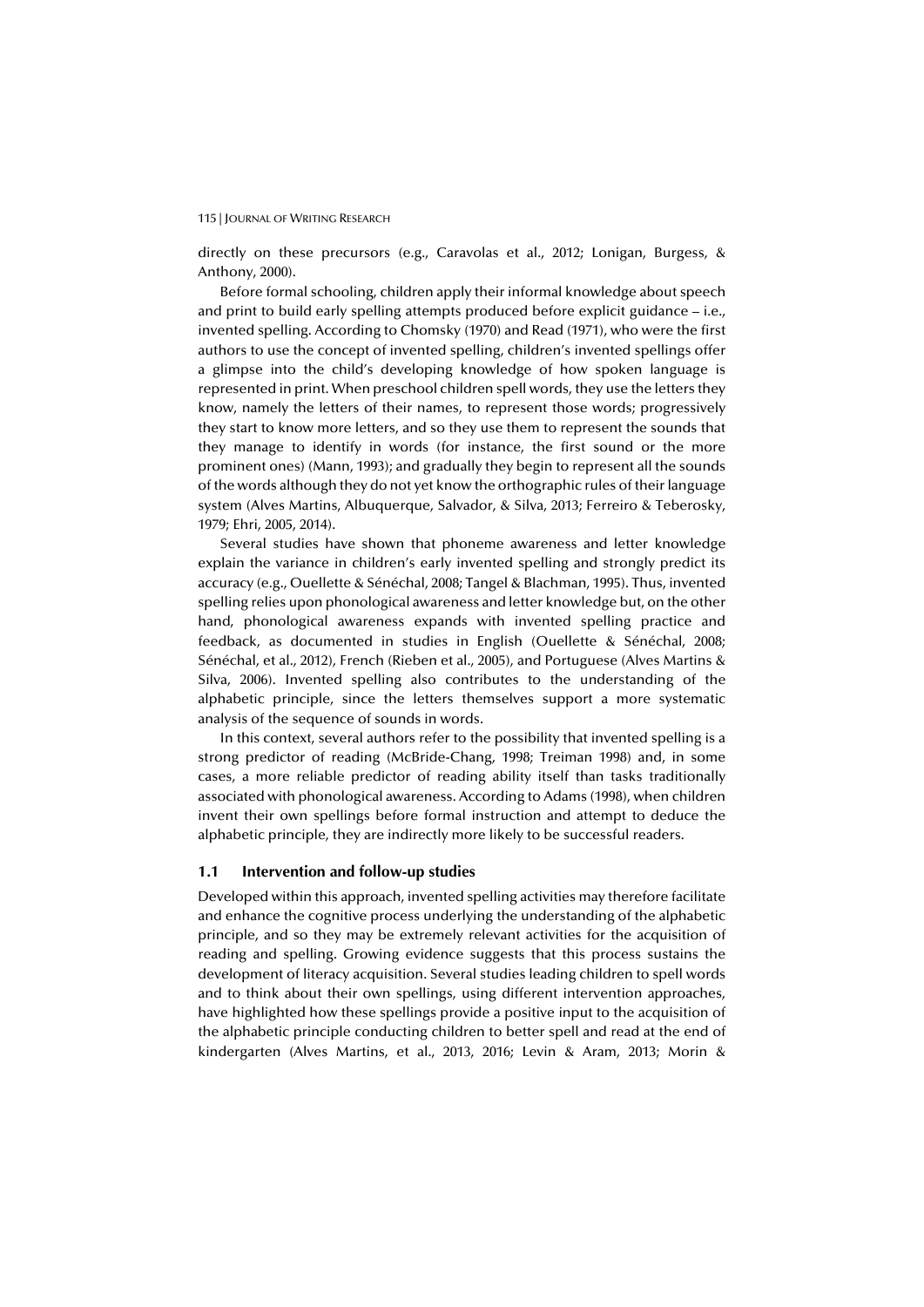Montésinos-Gelet 2007; Ouellette & Sénéchal, 2008; Pulido & Morin, 2017; Rieben, et al., 2005; Sénéchal, et al., 2012).

Longitudinal studies developed in different contexts have tested the long-term impact of invented spelling. They revealed a strong relationship between children's invented spelling at the end of kindergarten and reading and spelling performance throughout primary school. Ouellette, Sénéchal, and Haley (2013), who developed a follow-up study with English-speaking Canadian preschoolers, observed that children who underwent an invented spelling programme with feedback in kindergarten had better results in invented spelling and reading at the end of kindergarten and in Grade 1 than children who underwent a phonological training programme.

Alves Martins, Salvador, Albuquerque, and Silva (2016) and Albuquerque & Alves Martins (2019) assessed the long-term effect of invented spelling programmes in Portuguese schools on kindergarteners' literacy skills through primary school, showing that children who had attended those programmes in kindergarten outperformed children from a control group in reading and spelling at the end of kindergarten and throughout primary school until the end of Grade 3.

In a follow-up study with Norwegian preschoolers, Hofslundsengen, Hagtvet, and Gustafsson (2016) showed that children who undertook an invented spelling programme in preschool had better results on phoneme awareness, spelling, and reading on post-test and follow-up tests as compared to control group children.

#### **1.2 Current study**

Apart from these intervention and follow-up studies – showing the influence of invented spelling on reading and spelling – a limited number of studies has analysed the impact of invented spelling on learning to read and spell, along with other well-established predictors, such as phonological awareness and letter knowledge.

A three-year longitudinal study by Caravolas, Hulme, and Snowling (2001) explored the role of early reading and preconventional (phonological) spelling skills, together with phonological abilities and letter knowledge as predictors of conventional spelling ability. Children were tested twice in kindergarten (January-February: time 1; June-July: time 2), in the first year of primary school (January-February: time 3), and in the second year of primary school (April: time 4). The results showed that phonological spelling accuracy (i.e., the child's ability to represent the sound structure of the words they are attempting to spell) depended on letter-sound knowledge and phoneme isolation ability. The predictors of conventional spelling accuracy depended on prior reading ability and phonological spelling in the first year of primary school but in the second year, conventional spelling only depended on previous conventional spelling and reading results. The pattern for reading development implies that although it depends to some extent on phonological awareness and phonological spelling, the direct effect of these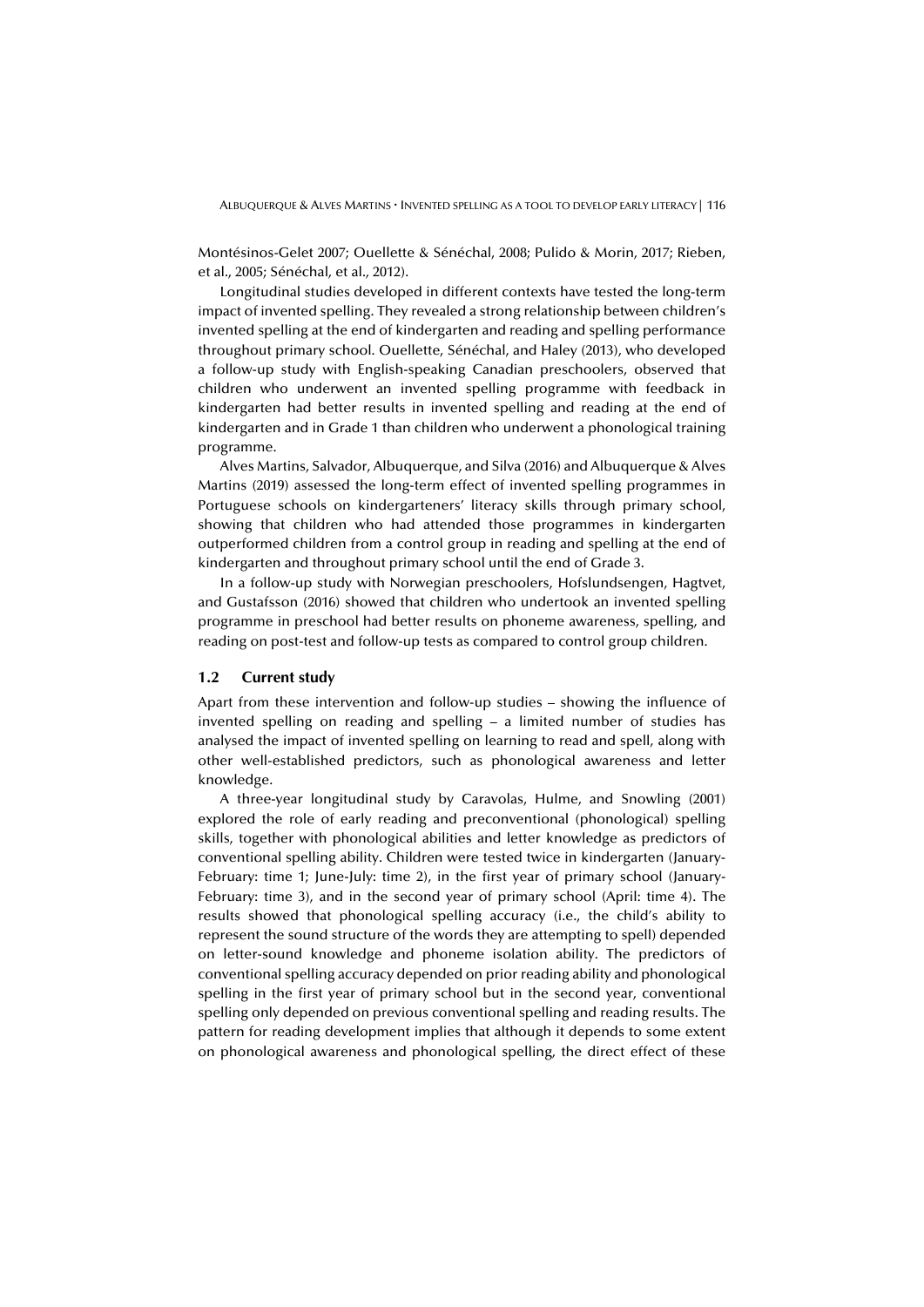skills is shorter and weaker than it is on spelling. The main variables explaining reading were letter-name knowledge and previous reading ability.

A recent study carried out by Ouellette and Sénéchal (2016) with Englishspeaking Canadian children provided us with insightful findings regarding the predictive effect of oral vocabulary, phonological awareness, and letter knowledge with the addition of invented spelling, on reading and spelling in Grade 1. This study explored the role played by invented spelling in early literacy by modeling paths of influence from kindergarten into the first year of primary school. It was hypothesised that invented spelling complexity in kindergarten would predict conventional spelling and reading in Grade 1, after considering phonological awareness, alphabet knowledge, and oral vocabulary. The measures used were oral vocabulary, phonological awareness, alphabet knowledge, invented spelling, and reading in kindergarten, and reading and conventional spelling in Grade 1. Path analyses revealed a model where invented spelling was influenced by phonological awareness, alphabet knowledge, and oral vocabulary in kindergarten, and it influenced reading and spelling in Grade 1. Phonological awareness showed no direct influence on reading but a direct influence on spelling in Grade 1. Alphabet knowledge presented a direct influence on reading, although its influence on spelling was mediated by invented spelling. Oral vocabulary only influenced reading and spelling indirectly. The authors claimed that invented spelling increased an explanatory variance to reading and spelling performance.

In a longitudinal study, Lin et al. (2010) detected similar evidence on the influence of invented spelling in Pinyin – a phonological coding system for the transcription of Chinese words – on reading. They considered age, nonverbal IQ, invented spelling, word reading, syllable and phoneme deletion, and letter name knowledge in preschool, and word reading 12 months later. Even when controlling for syllable and phoneme deletion, as well as letter-name knowledge, invented spelling was the most important reading predictor along with reading in preschool.

Following these studies, it is important to understand how this impact operates in other orthographies, particularly in Portuguese, which is distinguished by specific features as compared to other languages. Alphabetic orthographies differ in the complexity of their grapheme-phoneme correspondence rules, which has a strong impact on literacy acquisition (Ziegler et al., 2010). In shallow/transparent orthographies, these rules are highly consistent, whereas in deep/opaque orthographies, they are more inconsistent and unpredictable (Tolchinsky, Liberman, & Fradejas, 2015). Portuguese is a semi-transparent orthography: in relation to reading, there are predictable grapheme-phoneme correspondences and stable and contextual rules establishing grapheme-phoneme conversions; in relation to writing, there are more orthographic inconsistencies. Alphabetic orthographies also differ in their syllabic patterns, which influence reading and spelling acquisition. As for syllabic patterns, Portuguese has a simple syllabic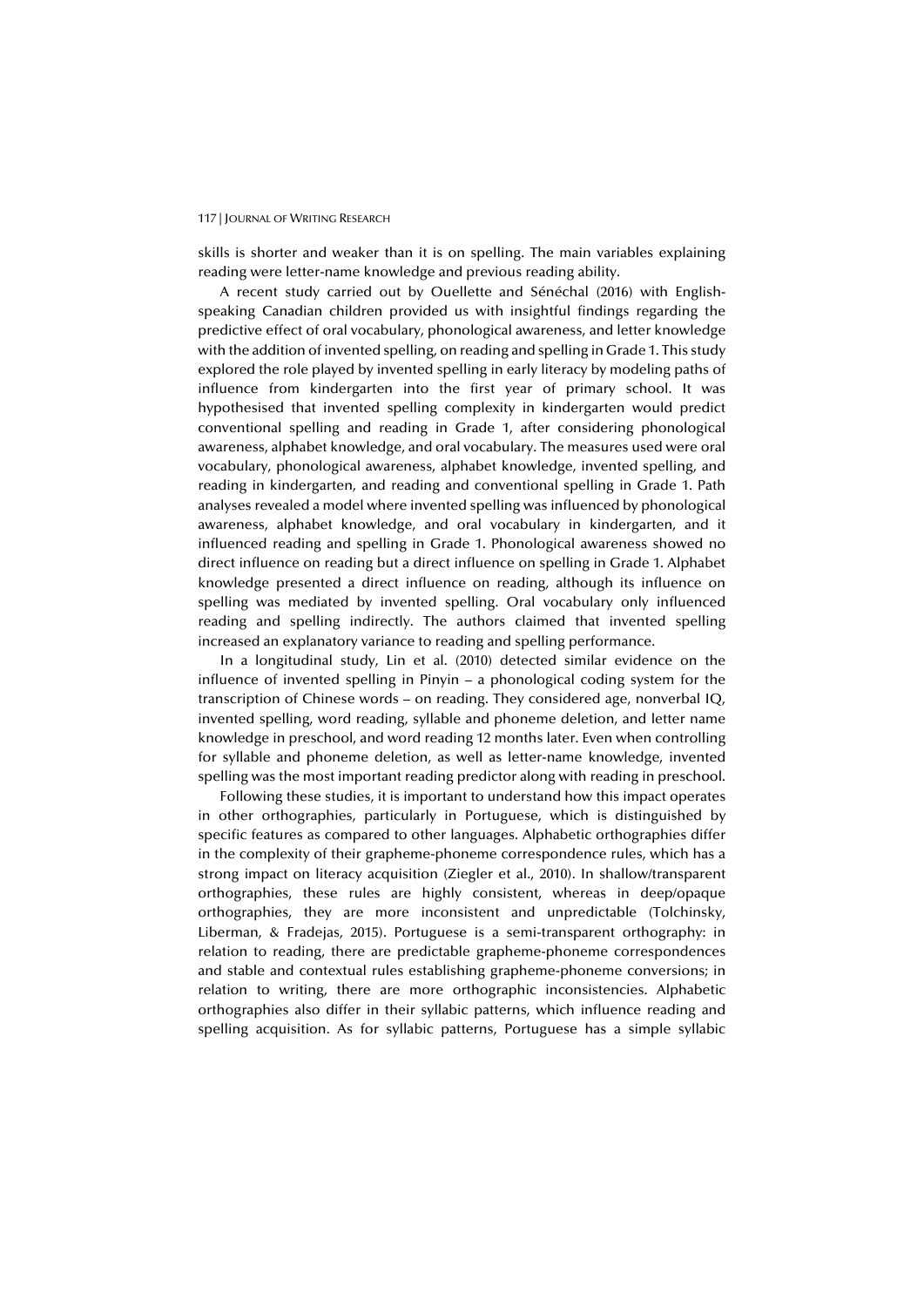pattern and the most frequent syllables are CV (consonant/vowel), although other less frequent syllabic patterns also exist.

In summary, there is still no data available in the Portuguese context regarding the contribution of invented spelling to reading and spelling beyond other wellestablished precursors. In our study, we assessed phonological awareness (syllable awareness and phoneme awareness), alphabet knowledge (letter name and letter sound), and invented spelling in kindergarten. These variables were used to predict word reading and spelling at the end of first grade. General cognitive ability and parents' educational level were collected and used as control variables. Two research questions were addressed: 1) Does invented spelling in kindergarten contribute to predicting Grade 1 reading and spelling beyond phonological awareness and alphabet knowledge? 2) How much of the effects of these variables are mediated by invented spelling?

#### **2. Method**

### **2.1 Design**

This paper describes a short-term follow-up study that modelled the influence of predictive variables from kindergarten on reading and spelling at the end of Grade 1, using correlation statistics, sequential regression analyses, and path analysis models.

## **2.2 Participants**

The participants were 92 five-year-old Portuguese children (45 female and 47 male) attending four schools in Lisbon. These schools adopted the national curriculum guidelines for preschool education, in which literacy-related activities generally focus on storytelling, dialogic reading, singing nursery rhymes, learning the alphabet sequence, playing oral language games, and writing their own name on drawings and other productions. No direct formal literacy on early spelling nor reading is applied until primary school, where phonics is the main teaching method applied. At the beginning of the study, the participants' mean age in kindergarten was 65.20 months ( $SD = 3.53$ ). Only schools with a range of education levels from preschool up to primary school were invited to participate in this study. This increased the likelihood that participants would remain in the same school the following year for the follow-up testing. Statements of written informed consent from legally authorised guardians/parents of participants were previously obtained.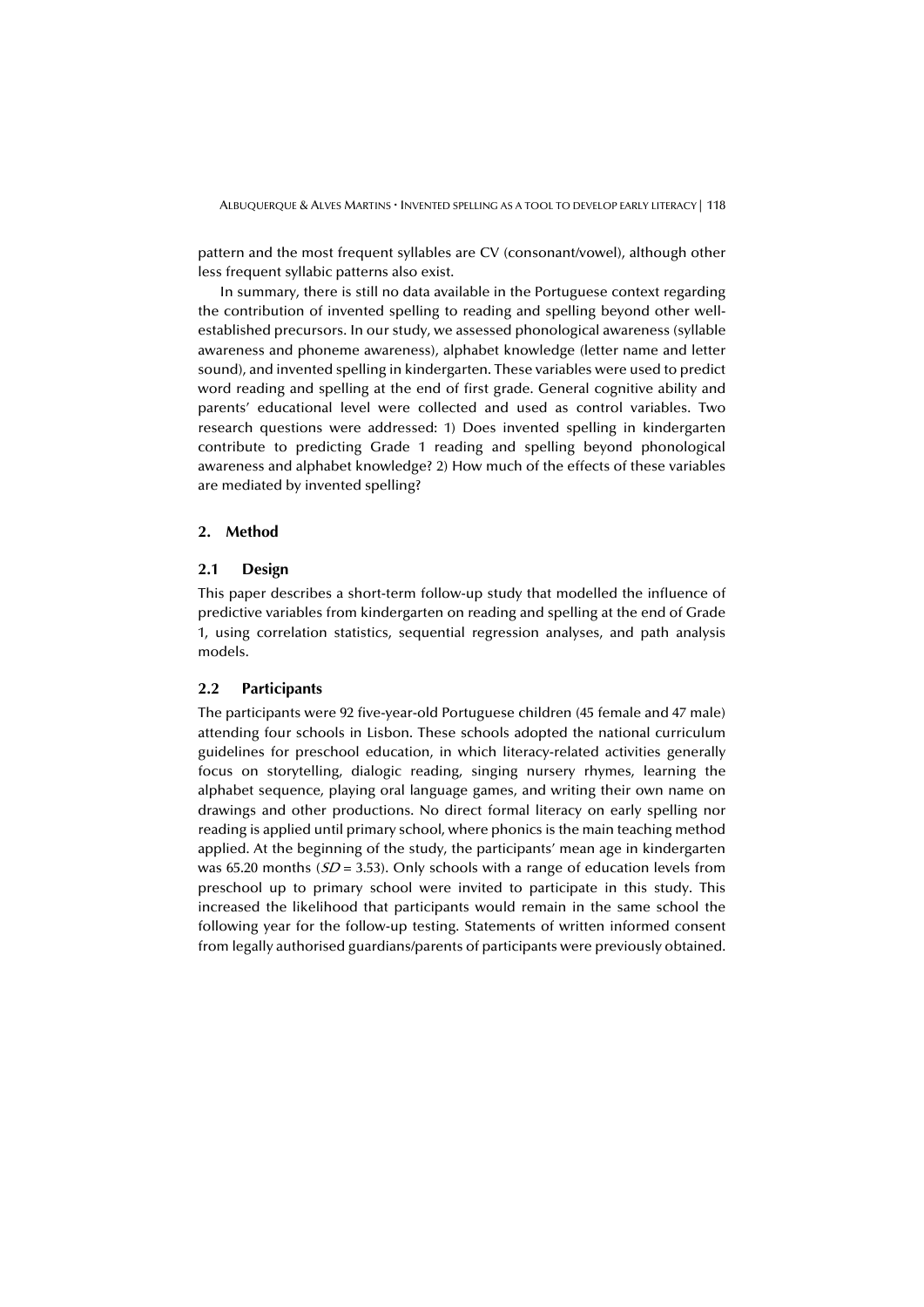## **2.3 Instruments and measures**

# **Parents' education level**

Information regarding the highest level of completed education reached by the children's mother and father was requested, as educational attainment is one of the most common indicators of socioeconomic status. An overall score was computed using the average of both values to estimate parents' global education level.

#### **General cognitive ability**

Children's abstract reasoning was measured in kindergarten with the Raven's Progressive Matrices Test – coloured version (Raven, Raven, & Court, 1998). In this non-verbal test, participants are asked to specify the missing piece out of a pattern of six to eight possible options. There are 60 patterns grouped into three sets, representing 60 multiple-choice geometric items (max. score: 36 points – one per correct response).

# **Phonological awareness: syllable awareness and phoneme awareness**

The initial-syllable classification subtest and the initial-phoneme classification subtest of the Battery of Phonological Tests (Silva, 2002) were administered in kindergarten to assess the understanding of short linguistic units in Portuguese. In each trial, children were shown 14 sets of four pictures named by the researcher upon presentation, and they were asked to point out two words that began with the same sound – either syllable or phoneme (max. score in each test: 14 points – one per correct response). The internal consistency using Cronbach's alpha was .89 for the syllabic subtest and .82 for the phonemic subtest. An overall phonological awareness score was calculated with the sum of the values in both subtests, so the total raw score ranged from 0 to 28 points.

#### **Alphabet knowledge: letter name and letter sound**

In kindergarten, 23 flashcards were presented in a random order to each child. Each flashcard had the letters of the alphabet printed in uppercase (K, W, and Y were excluded from this test, since they are not integrated in European Portuguese lexicality). They were then asked to name each letter and to pronounce its corresponding sound. Both name verbalisation and sound vocalisation were considered in this assessment measure (max. score: 23 points for name items – one per correct response; and 23 points for sound items – one per correct response). A unique score was created using the sum of the values in both dimensions, so the total raw score ranged between 0 and 46 points. The internal consistency using Cronbach's alpha for this test was .93.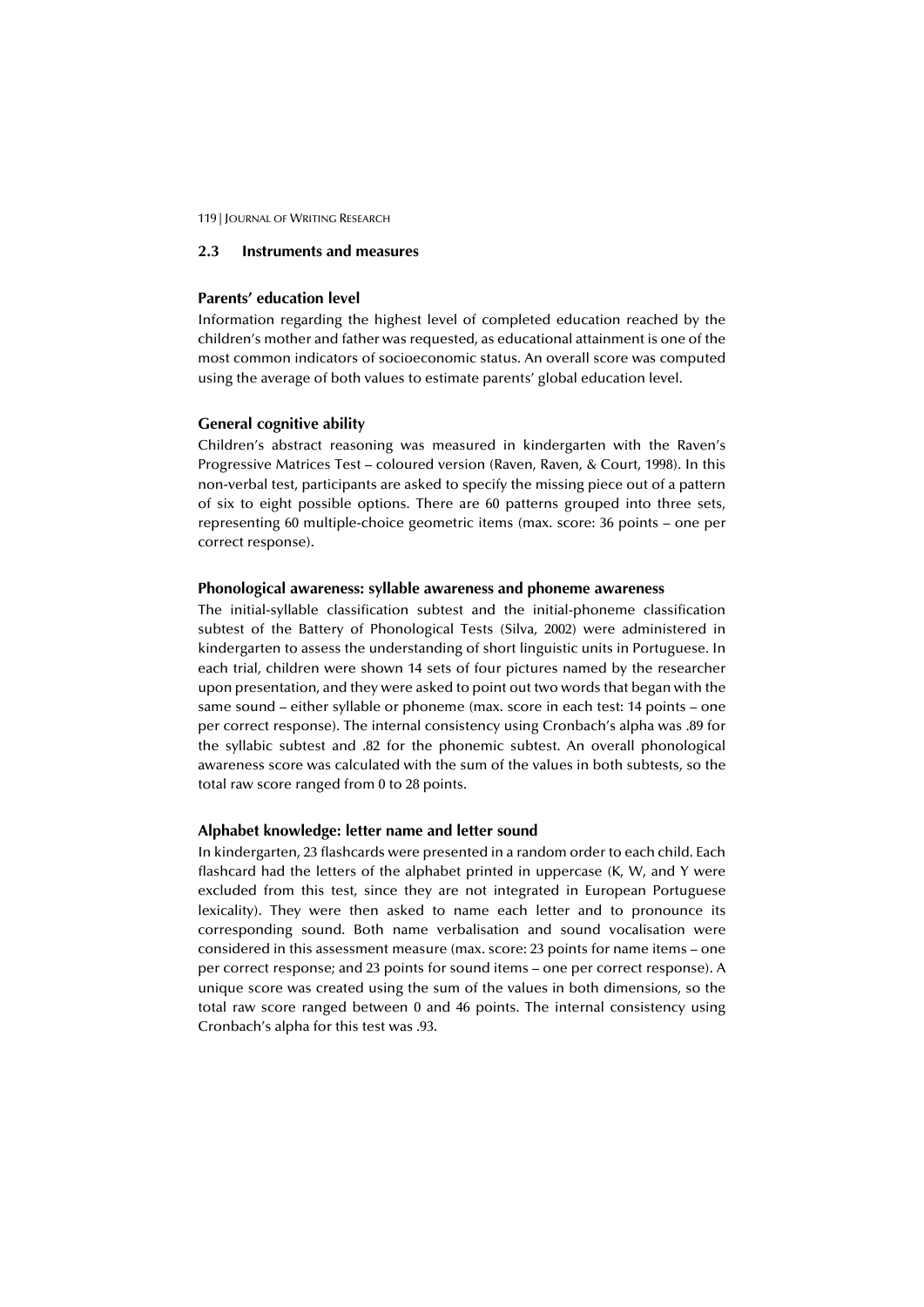#### **Invented spelling**

Children's invented spelling in kindergarten was analysed with an 18-word dictation task outlined using specific linguistic criteria: consistent words with 2 to 4 letters; one-to-one grapheme-phoneme correspondences (3 vowels; 6 consonants); and frequent syllabic structures in Portuguese (CVCV; CVV). These words were presented one by one by the researcher in a fixed random order, and the participants were invited to spell them by themselves with no help from the adult. Spelling outcomes were analysed according to the total raw score of phonetisations, i.e., the number of grapheme-phoneme correspondences spelled correctly (max. score: 68 points – one per correct phonetisation). It is important to note that: 1) only letters that respected the right order inside the word were counted as correct; 2) all phonetically plausible graphemes were counted as correct although they could be orthographically incorrect (e.g., for the word "pato" [duck], the spelling "PT" or "AU" would be assigned two points each, "PAT" would be assigned three points, "PATU" would be assigned four points, and "UOA" would be assigned 0 points). Using this scoring system, two examiners classified the children's responses separately. The inter-scorer agreement using the kappa statistic was 0.96.

#### **Reading in Grade 1**

In order to measure children's reading ability, a list of 20 words was created using several linguistic and articulatory characteristics as to frequency, consistency, size, and syllabic structure. They included all the main consonants in Portuguese phonology (words beginning with diverse letters of the alphabet), frequent and less frequent, consistent and less consistent (one-to-one and two-way graphemephoneme correspondences), diverse size dimensions regarding the number of letters (from 4 to 8), different syllabic structures (CV – sino [bell], VC – urso [bear], CVC – lençol [sheet], CCV – preto [black], CCVC – flor [flower]), and consonant digraphs (folha [leaf], ninho [nest], bolacha [cookie]). The participants were shown the stimuli, one at a time, presented on small flashcards, in a fixed random order. They were encouraged to read them aloud while their voice was recorded (max. score: 20 points – one per correct response). The internal consistency using Cronbach's alpha for this test was .93.

#### **Spelling in Grade 1**

For the assessment of spelling in Grade 1, we applied the same list of 20 words used to assess reading. Children were encouraged to write down each word one by one with no help nor feedback from the experimenter (max. score: 20 points – one per correct response). The internal consistency using Cronbach's alpha was .94.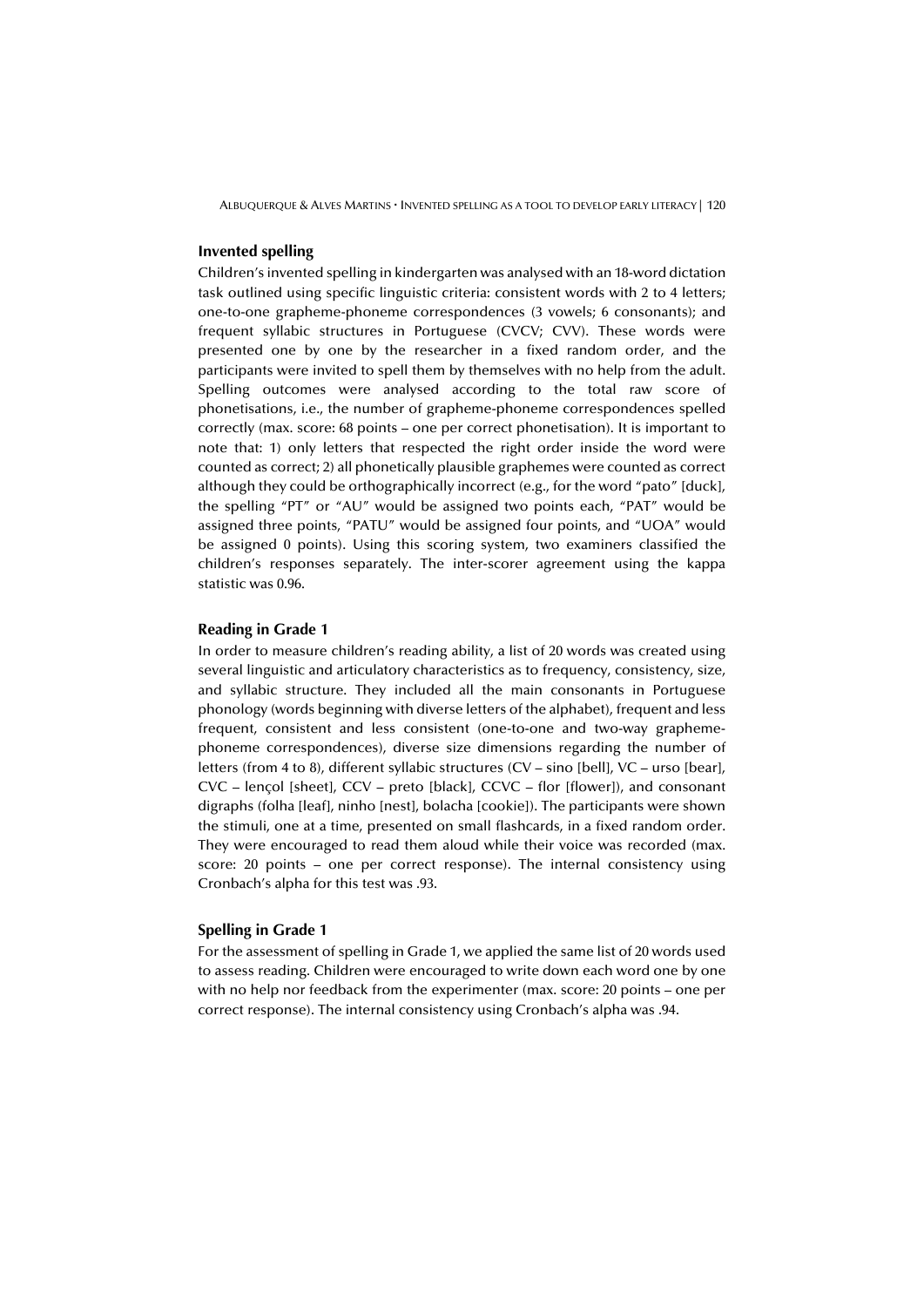#### **2.4 Procedure**

Children were initially tested in the last year of kindergarten, in January/February, in three sessions that lasted for approximately 30 minutes. In the first phase of the study, data collection and participant assessment at baseline occurred as follows: 1) information regarding the highest level of education reached by the children's parents was requested to control for the influence of parents' education level on children's performance; 2) children's general cognitive ability was assessed [session no.1]; 3) participants were tested on phonological awareness (syllable awareness and phoneme awareness) and alphabet knowledge (letter name and letter sound) [session no.2]; 4) children's invented spelling was assessed [session no.3].

In the second phase, the cohort was assessed in the following year, at the end of Grade 1 (May), to determine reading and spelling outcomes in two separate sessions. In the first one, children were asked to spell the list of 20 words in a fixed random order; in the second one, one week later, children were asked to read the list of 20 words also in a fixed random order. Spelling was applied before reading, to prevent visual learning memory effects, so this week separation was very important.

All assessment measures were administered individually in a silent room outside the students' regular classroom and were carried out by two psychologists who are well-trained researchers in this scientific field.

#### **2.5 Data analysis**

The first step was to compute descriptive statistics and correlations between all variables. To test whether invented spelling in kindergarten contributed to predicting Grade 1 reading and spelling beyond phonological awareness and alphabet knowledge (first research question), we performed sequential regression analyses. To analyse how much of the effects of these variables were mediated by invented spelling (second research question), path analysis models were executed, due to the ability of this method to examine complex relationships between multiple measures. For the statistical analyses, we used R (R Core Team, 2020) with the 'lavaan' package (Rosseel, 2012), a package for latent variable modelling that can be used to estimate a large variety of multivariate statistical models, namely path analysis. In all regression analyses, we used ML estimators requesting robust standard errors (bootstrap with 10,000 draws).

# **3. Results**

#### **3.1 Descriptive statistics**

Table 1 presents the descriptive statistics concerning parents' education level, general cognitive ability, phonological awareness, alphabet knowledge, invented spelling, and reading and spelling in Grade 1.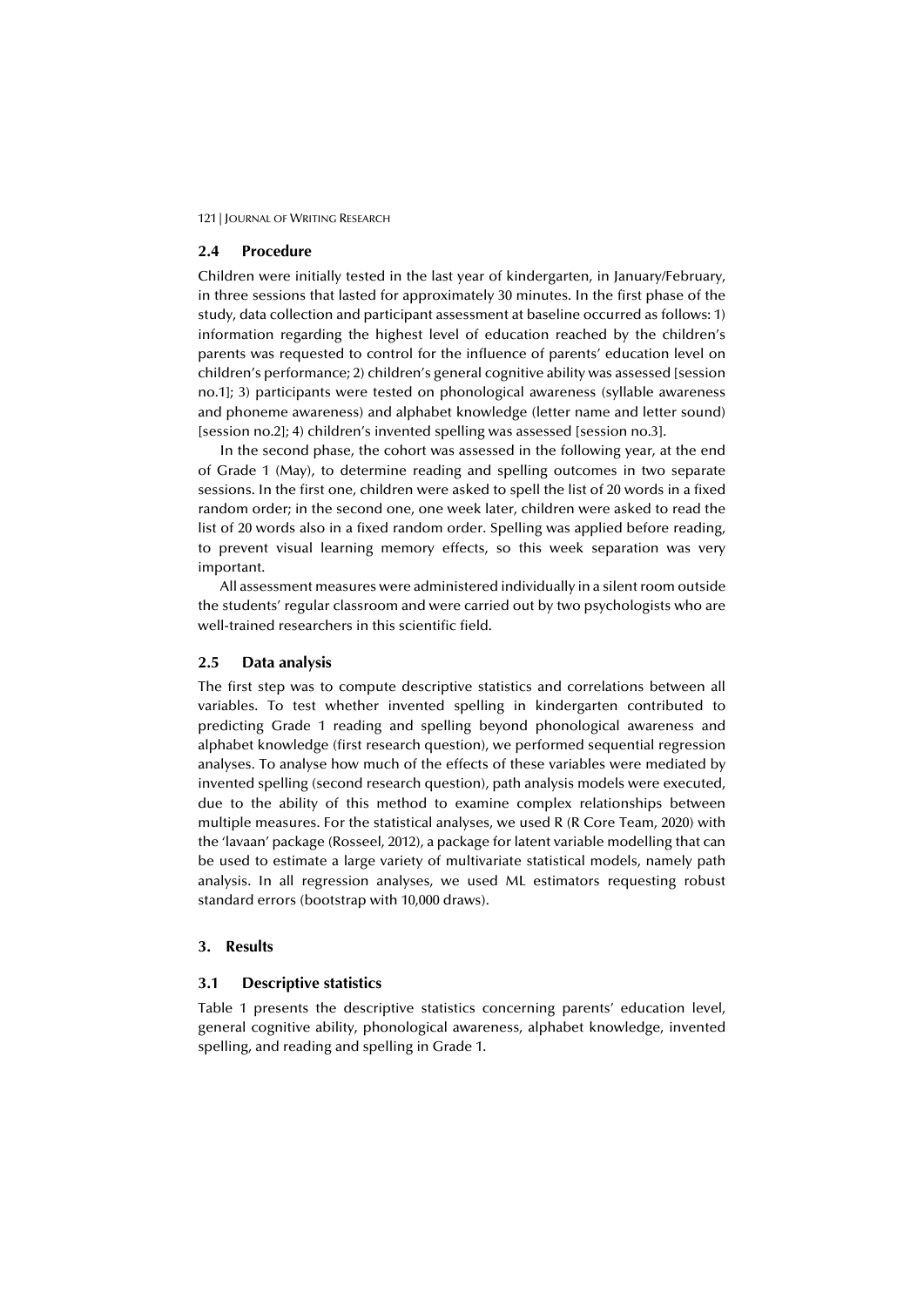|                           | $\mathcal M$ | .SD   | Min.         | Max.  | Reference        |
|---------------------------|--------------|-------|--------------|-------|------------------|
|                           |              |       | score        | Score | values           |
| Parents' education level  | 14.96        | 2.06  | 7            | 20    | No. school years |
| General cognitive ability | 17.22        | 4.78  | 6            | 28    | $0 - 36$         |
| Phonological awareness    | 10.53        | 6.80  | 1            | 28    | $0 - 28$         |
| Alphabet knowledge        | 34.96        | 9.51  | 14           | 46    | $0 - 46$         |
| Invented spelling         | 35.54        | 23.54 | $\Omega$     | 68    | $0 - 68$         |
| Reading in Grade 1        | 9.18         | 6.28  | $\mathbf{0}$ | 20    | $0 - 20$         |
| Spelling in Grade1        | 4.85         | 4.27  | $\Omega$     | 17    | $0 - 20$         |

*Table 1.* Descriptive statistics for all measures

Regarding parents' education level, mothers reported 7 to 20 years of schooling and fathers stated 6 to 18 years of schooling. The results regarding phonological awareness were relatively low, and the mean for syllabic awareness ( $M = 6.23$ ) was higher than for phonemic awareness ( $M = 4.30$ ). The participants had good results in alphabet knowledge, and the mean for letter names ( $M = 19.51$ ) was higher than for letter sounds ( $M = 15.45$ ). There was a considerable variability in invented spelling, as shown in Table 1. As expected, since reading is easier than spelling, children presented higher scores on reading performance as compared to spelling.

#### **3.2 Correlation statistics, regression analysis, and path analysis models**

Table 2 presents the correlation matrix between parents' education level, general cognitive ability, phonological awareness, alphabet knowledge, invented spelling, and reading and spelling in Grade 1.

The results presented in Table 2 show that the correlations between parents' education level and the remaining variables were very close to 0. As for general cognitive ability, the correlations with the other variables were all significant but lower than the correlations among the other skills. The correlations among the three literacy measures in kindergarten were all about .500. The correlations of those three skills with later reading and spelling ranged from .517 to .598 except for invented spelling and reading at .698, which is descriptive evidence of the importance of invented spelling for reading. Invented spelling was the variable that demonstrated the highest correlations with reading in Grade 1. As expected, reading exhibited high correlations with spelling.

To explore our first research question, i.e., to test whether invented spelling had a predictive effect on reading results beyond those of other variables, we performed sequential regression analysis using general cognitive ability, phonological awareness, and alphabet knowledge as predictors of reading ability in the first model, and the same predictive variables as well as invented spelling in the second model. Parents' education level was not included as predictor due to its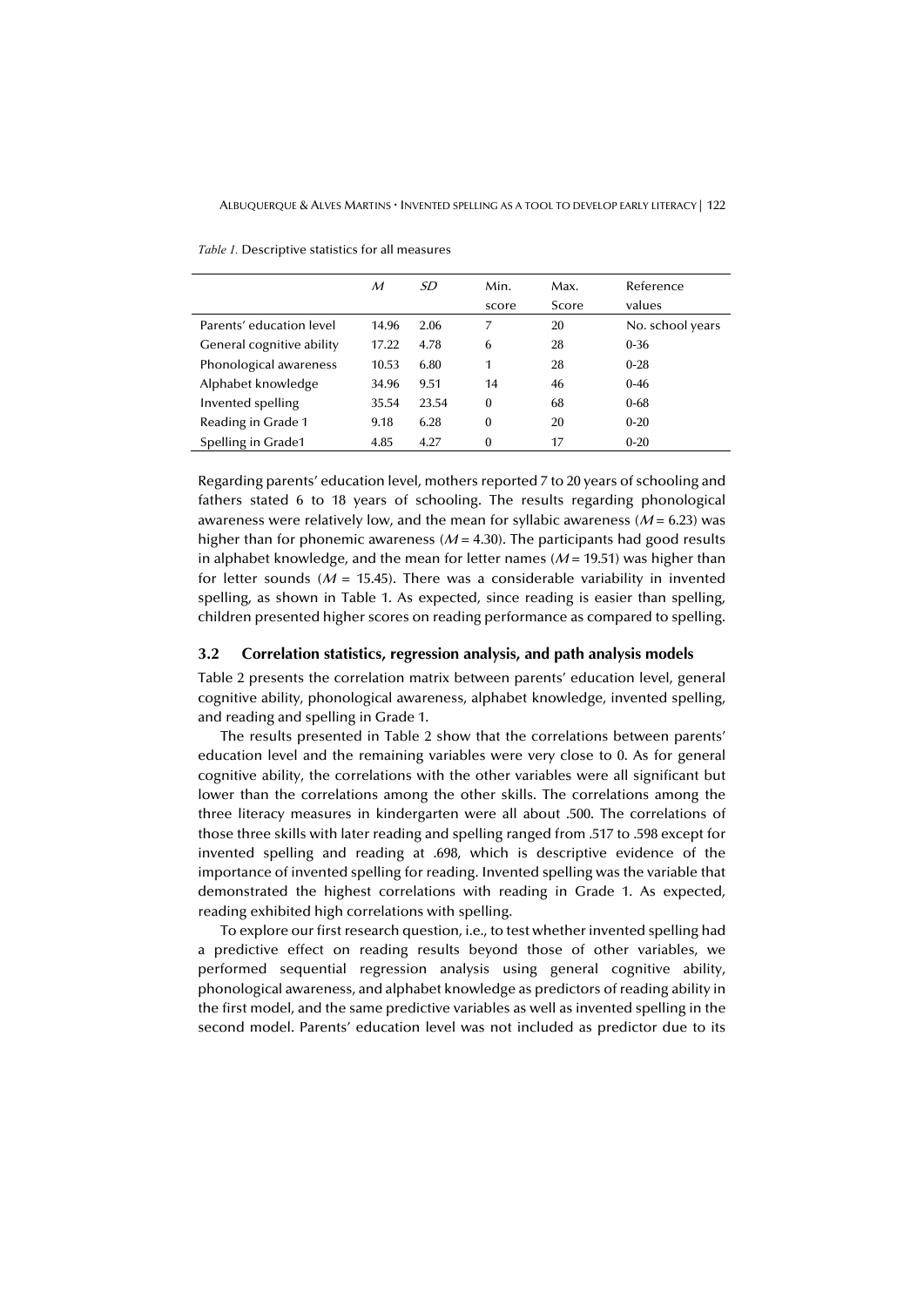weak correlation with other variables. The results for this sequential regression analysis are reported in Table 3.

# *Table 2.* Correlation statistics for all measures.

|                                 | Parents'  | General   | Phonological | Alphabet  | Invented | Reading    |
|---------------------------------|-----------|-----------|--------------|-----------|----------|------------|
|                                 | education | cognitive | awareness    | knowledge | spelling | in Grade 1 |
|                                 | level     | ability   |              |           |          |            |
| General<br>cognitive<br>ability | $-.040$   |           |              |           |          |            |
|                                 | .010      | $.342**$  |              |           |          |            |
| Phonological<br>awareness       |           |           |              |           |          |            |
| Alphabet                        | .019      | $.229*$   | $.466**$     |           |          |            |
| knowledge                       |           |           |              |           |          |            |
| Invented                        | .011      | $.279*$   | $.507**$     | .499**    |          |            |
| spelling                        |           |           |              |           |          |            |
| Reading in                      | $-0.010$  | $.319**$  | $.517**$     | .598**    | $.698**$ |            |
| Grade 1                         |           |           |              |           |          |            |
| Spelling in                     | $-.003$   | $.325***$ | $.602**$     | $.591**$  | $.577**$ | $.807**$   |
| Grade1                          |           |           |              |           |          |            |

 *Note.* \*\*p<.01; \*p<.05

|  | <i>Table 3.</i> Sequential regression analysis predicting reading in Grade 1 from general cognitive |  |  |  |  |
|--|-----------------------------------------------------------------------------------------------------|--|--|--|--|
|  | ability, phonological awareness, alphabet knowledge, and invented spelling                          |  |  |  |  |

|                              |                                                          | Model 1 |      |                |                |                                            | Model 2 |                |  |
|------------------------------|----------------------------------------------------------|---------|------|----------------|----------------|--------------------------------------------|---------|----------------|--|
|                              | Β                                                        | Std     | beta | $\overline{p}$ | B              | Std                                        | beta    | $\overline{p}$ |  |
|                              |                                                          | error   |      |                |                | error                                      |         |                |  |
| Constant                     | $-6.77$                                                  | 2.56    |      | .009           | $\blacksquare$ | 2.15                                       |         | .009           |  |
|                              |                                                          |         |      |                | 5.81           |                                            |         |                |  |
| General cognitive<br>ability | .18                                                      | .12     | .14  | .148           | .17            | .10                                        | .13     | .086           |  |
| Phonological<br>awareness    | .25                                                      | .08     | .24  | .003           | .09            | .08                                        | .10     | .251           |  |
| Alphabet<br>knowledge        | .29                                                      | .05     | .44  | .000           | .19            | .06                                        | .28     | .002           |  |
| Invented spelling            |                                                          |         |      |                | .13            | .02                                        | .48     | .000           |  |
|                              | $R^2 = .45, F(3,88) = 23.65, p < .001$                   |         |      |                |                | $R^2$ = .60, $F(4,87)$ = 32.18, $p < .001$ |         |                |  |
|                              | $\Delta R^2$ = .15, $\Delta F(1,87)$ = 32.44, $p < .001$ |         |      |                |                |                                            |         |                |  |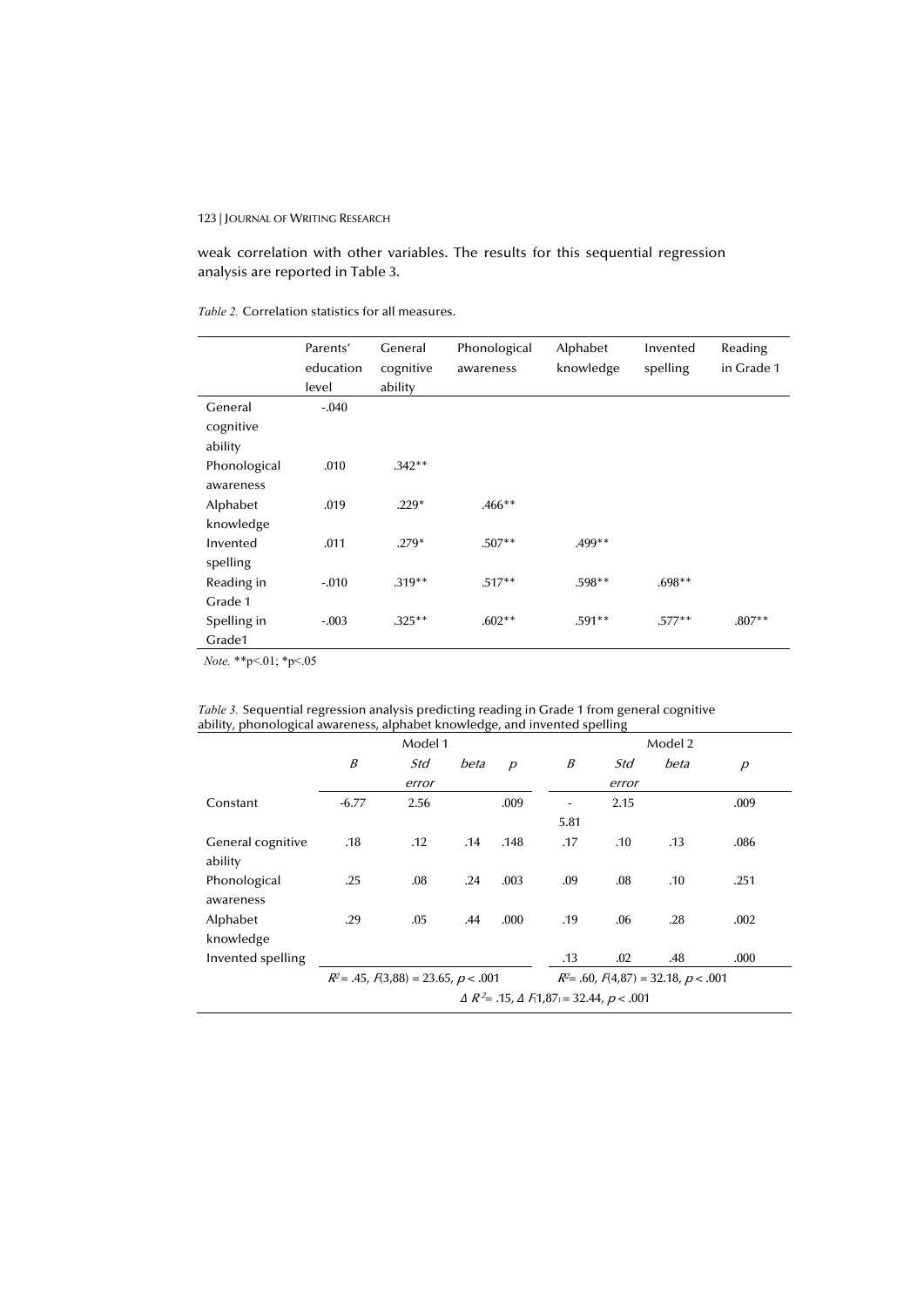According to Table 3, adding invented spelling in the second model improved the overall  $R<sup>2</sup>$  from .45 to .60. This improved prediction was statistically significant. Invented spelling predicted reading performance beyond the other variables.

Regarding the predictive effect of invented spelling on spelling results in Grade 1 beyond those of other variables, we also performed a sequential regression analysis using general cognitive ability, phonological awareness, and alphabet knowledge as predictors of spelling ability in the first model, and the same predictive variables as well as invented spelling in the second model. Parents' education level was again excluded due to its weak correlations with the remaining variables. The results for this sequential regression analysis are described in Table 4.

Model 1 Model 2 B Std error beta p B Std error beta p Constant -5.57 1.43 .000 -5.22 1.32 .000 General cognitive ability .10 .08 .12 .180 .10 .07 .11 .166 Phonological awareness .24 .06 .38 .000 .19 .07 .30 .006 Alphabet knowledge .17 .03 .39 .000 .14 .04 .30 .000 Invented spelling .05 .02 .25 .006  $R^2 = .50, F(3,88) = 28.95, p < .001$   $R^2 = .54, F(4,87) = 25.42, p < .001$  $\Delta R^2 = .04$ ,  $\Delta F(1,87) = 7.95$ ,  $p = .006$ 

*Table 4.* Sequential regression analysis predicting spelling in Grade 1 from general cognitive ability, phonological awareness, alphabet knowledge, and invented spelling.

The results presented in Table 4 showed that adding invented spelling in the second model improved the overall  $R^2$  from .50 to .54. This improved prediction was also statistically significant. Thus, invented spelling predicted spelling performance in Grade 1 beyond the other variables.

To explore our second research question, i.e., to test how much of the effects of these variables were mediated by invented spelling, two path analyses were performed disregarding parents' education level due to its weak correlations. Data concerning reading in Grade 1 is reported in Figure 1.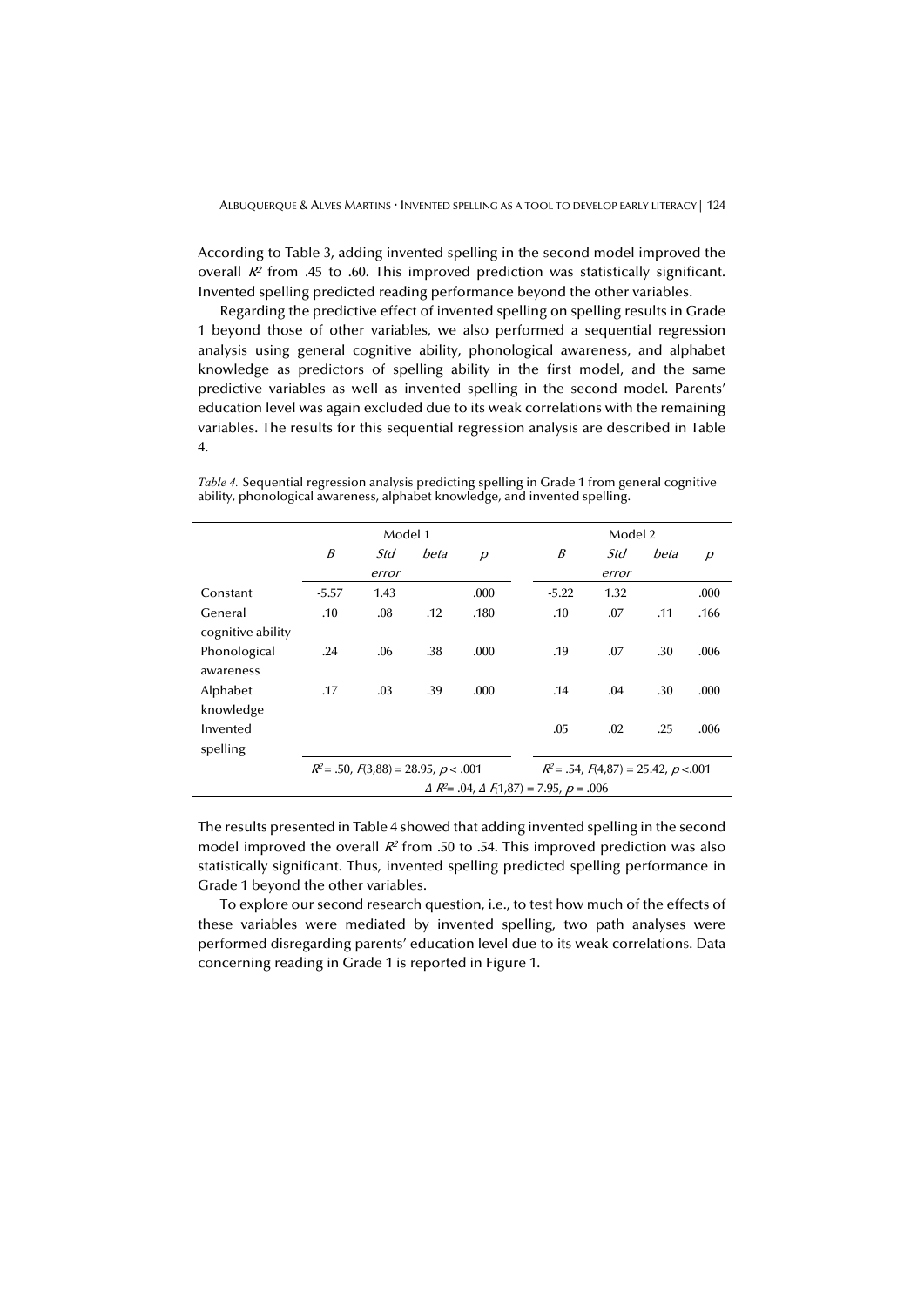

*Figure 1:* Path analysis for reading in Grade 1. Standardised path coefficients representing the direct effects are shown. R<sup>2</sup> values for invented spelling and reading in Grade 1 are in italics. Dashed lines display non-significant paths. Note: \*\*\* p < .001.

As shown in Figure 1, general cognitive ability did not show statistically significant effects neither on children's spelling in kindergarten nor on their reading results in Grade 1. Alphabet knowledge and phonological awareness explained 33% and 35% of the variability of invented spelling, which in turn influenced reading results in the first year of primary school. Additionally, alphabet knowledge directly influenced reading, and phonological awareness had no direct influence on reading. The results concerning spelling in Grade 1 are described in Figure 2.



*Figure 2:* Path analysis for spelling in Grade 1. Standardised path coefficients representing the direct effects are shown.  $R^2$  values for invented spelling and spelling in Grade 1 are in italics. Dashed lines display non-significant paths. Note: \*\*\*  $p < .001$ ; \*\*  $p < .01$ .

Figure 2 demonstrates that no statistically significant effects were found for general cognitive ability on invented spelling nor on spelling outcomes in Grade 1. Alphabet knowledge and phonological awareness explained 33% and 35% of the variability of invented spelling, which in turn influenced spelling results in the first year of primary school. Also, alphabet knowledge and phonological awareness had similar direct effects on spelling in Grade 1.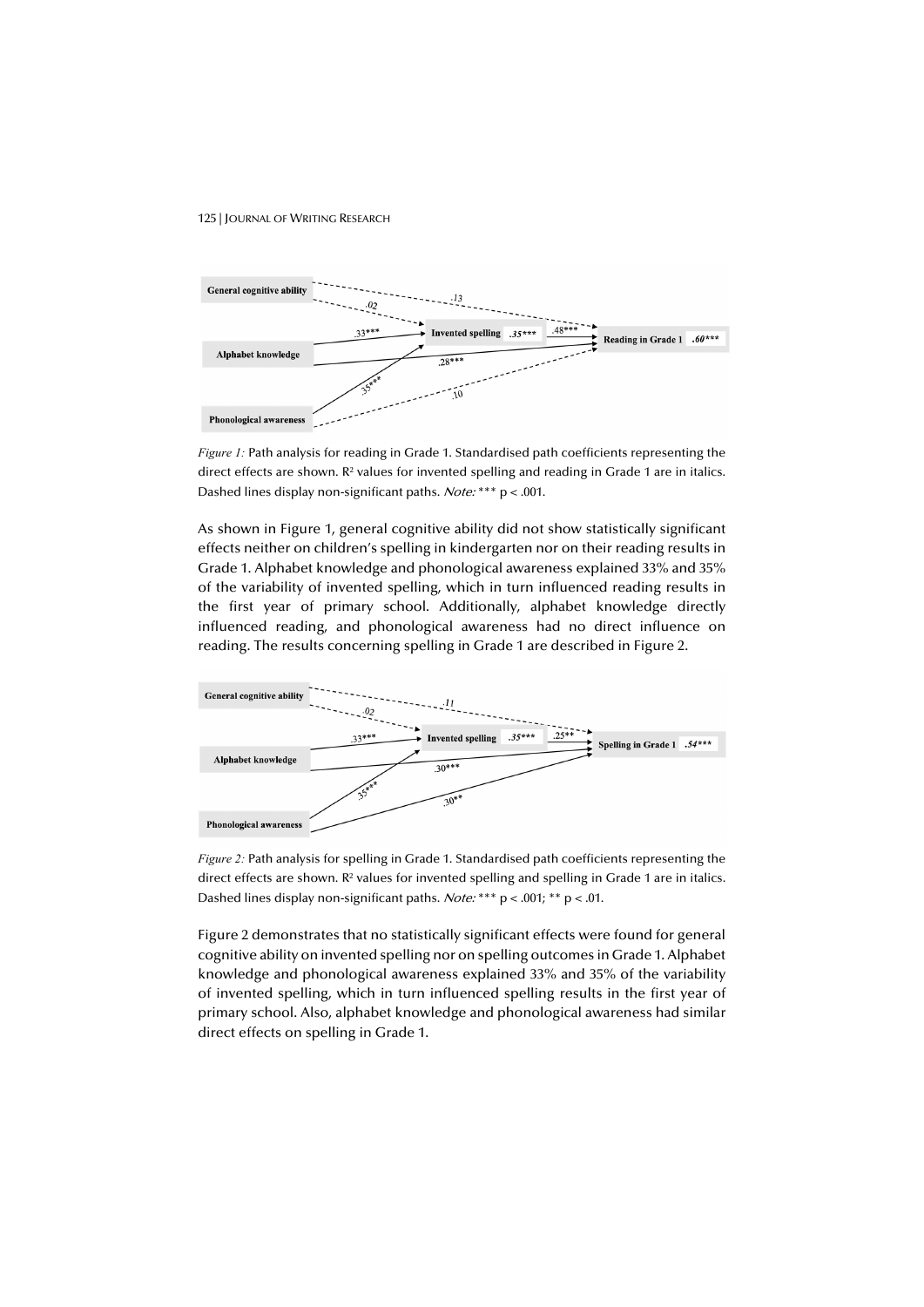#### **4. Discussion**

The aim of this study was to analyse the contribution of invented spelling in kindergarten to reading and spelling acquisition in Grade 1 beyond the effects of phonological awareness and alphabet knowledge. Two research questions were formulated: 1) Does invented spelling contribute to predicting Grade 1 reading and spelling beyond phonological awareness and alphabet knowledge? 2) How much of the effects of these variables are mediated by invented spelling?

The results in our study showed that parents' education level had no statistically significant correlations with the other variables and general cognitive ability had no statistically significant impact on invented spelling nor on reading and spelling.

Regarding our first research question, the sequential regression analyses indicated that invented spelling predicted reading and spelling performance beyond phonological awareness and alphabet knowledge, with a statistically significant improved prediction in both cases. These findings show the relevance of invented spelling for reading and spelling beyond the role of phonological awareness and alphabet knowledge, as it was also verified by Ouellette and Sénéchal (2016) with English-speaking Canadian children and by Lin et al. (2010), who also detected similar evidence concerning the impact of invented spelling in Pinyin on Chinese children's reading results. Additionally, our results go in the same direction as the study conducted by Caravolas, Hulme, and Snowling (2001) with British children who also showed that phonological spelling in kindergarten, which was influenced by phonological awareness and alphabet knowledge, was a strong predictor of reading and spelling outcomes in the first year of primary school. Furthermore, our results show that the predictive role of invented spelling on reading was stronger as compared to spelling, which was a predictable finding since the process of reading is easier than the process of writing.

When reflecting upon our findings, it seems important to acknowledge that whilst measures of phonological awareness relate to the ability to analyse oral language, and letter knowledge is a measure that allows us to understand the graphic elements that enable reading and spelling, invented spelling is already a skill in which these two dimensions are not only articulated, but importantly they are together in action. Thus, invented spelling boosts the access to the alphabetic principle, and it also allows children to establish memory links between phonological and orthographic representations, contributing to predict reading and spelling abilities. The findings reported in this study provided support for this interpretation.

This view is also supported by various experimental studies that have called attention to the way in which invented spelling produces a beneficial input to metalinguistic reasoning procedures and to developing emergent reading and writing skills (Alves Martins, et al., 2016; Hofslundsengen, Hagtvet, & Gustafsson, 2016; Levin & Aram, 2013; Morin & Montésinos-Gelet, 2007; Ouellette, Sénéchal, & Haley, 2013; Rieben, et al., 2005). Through diverse intervention and mediation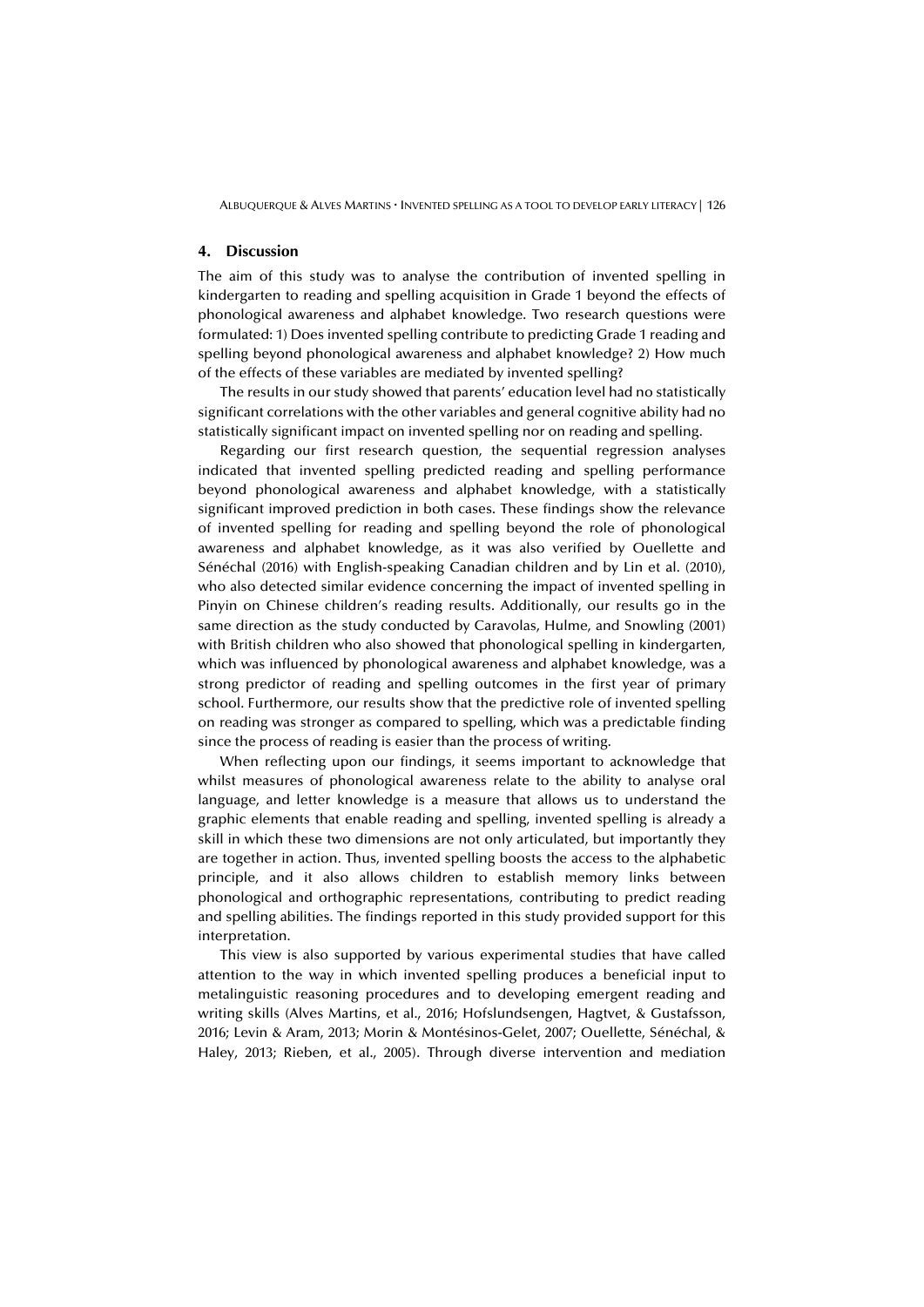approaches, it has become progressively clearer that the thinking mechanisms that lie under the invented spelling process mobilise valuable cognitive and metalinguistic skills that boost the advance of phonological and orthographic knowledge, contributing to literacy development (e.g., Albuquerque, & Alves Martins, 2019; Levin & Aram, 2013).

Considering our second research question, the path analysis regarding reading showed that phonological awareness and alphabet knowledge had an indirect effect on reading results through invented spelling. However, whilst alphabet knowledge also had a direct influence on reading, phonological awareness exposed no such effect. The path analysis for spelling also provided support for the proposed contribution of invented spelling, showing indirect effects of phonological awareness and alphabet knowledge through invented spelling. Both variables also had direct effects on spelling at the end of first grade. These results are similar to those found by Ouellette and Sénéchal (2016) except for the influence of alphabet knowledge on spelling, which only occurred through invented spelling in their study. However, it is important to highlight that we did not assess reading in kindergarten as it was the case in their study.

The direct effects of alphabet knowledge on reading and spelling obtained in this study may be explained by the characteristics of the Portuguese orthography. In Portuguese, a more transparent orthography than English, the familiarity with the names and sounds of the letters of the alphabet facilitates coding and decoding processes, since there are many cases in which grapheme-phoneme correspondences are one-to-one. This situation is rarer in English, as the correspondences between phonemes and graphemes are mostly inconsistent and unpredictable. Additionally, the letter names in the Portuguese alphabet also comprise one of the sounds they represent (except for the letter H), so this knowledge also contributes to reading and spelling accuracy in Portuguese. Therefore, it would be expected that the knowledge of letter names and sounds would have a direct influence on later reading and spelling outcomes.

The closeness of the explanatory models of reading and spelling found in our study may be perceived considering the strong supported connection between writing and reading mechanisms, in an interdependent and mutually facilitative process (Ehri, 1997). According to Rieben et al. (2005), spelling is a tool that boosts reading processes, given that they both depend on the same cognitive and memory source. It is noteworthy to emphasise that conventional spelling extends invented spelling itself, with a more consistent knowledge of grapheme-phoneme correspondence rules and a more robust word set stored in memory.

As to limitations and suggestions for future research, various control variables to draw causal conclusions are missing in our study. On the one hand, reading in kindergarten is a significant variable to incorporate in upcoming studies. On the other hand, other well-established precursors of reading and spelling that have been thoroughly documented in scientific literature were also not included. For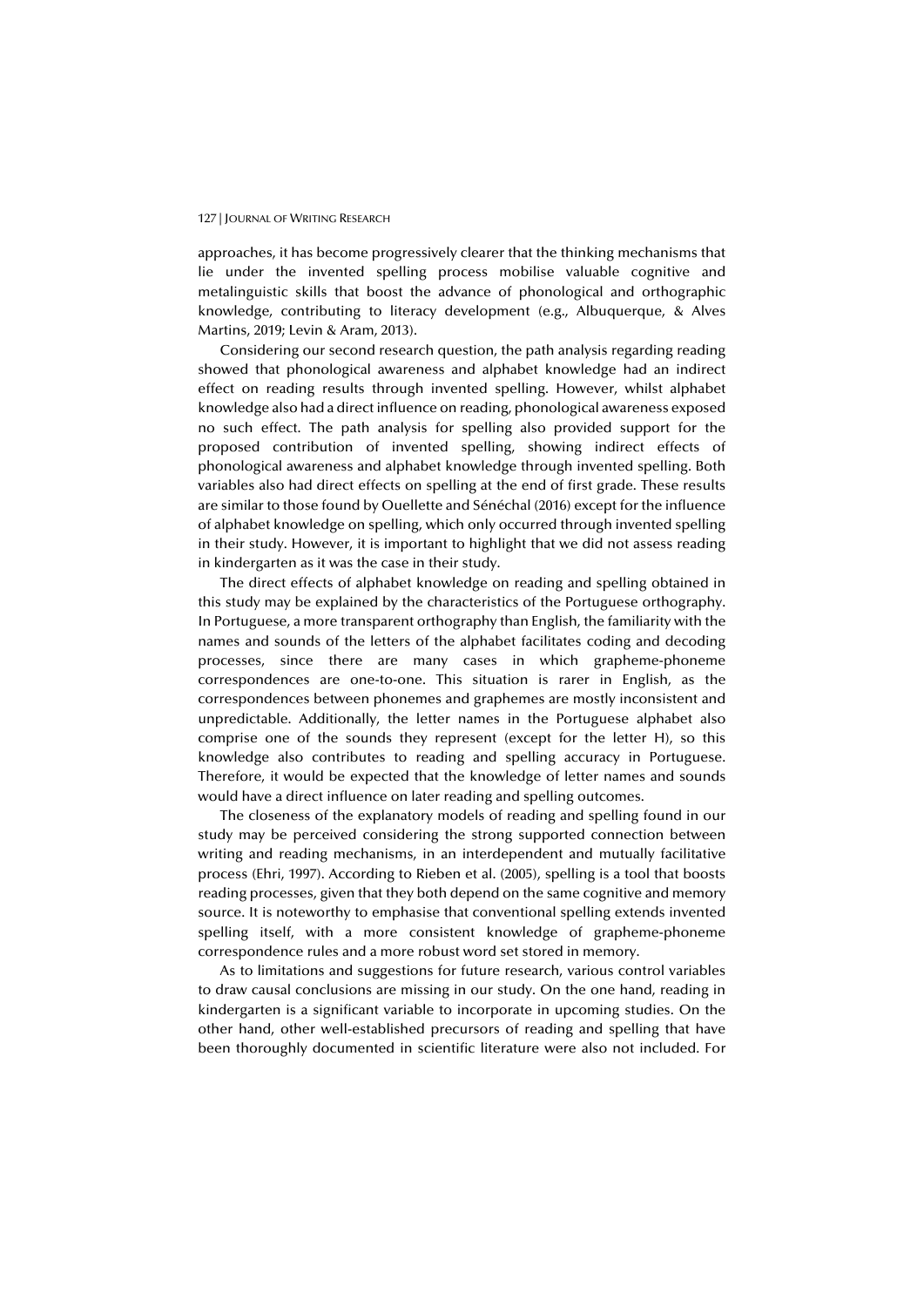instance, it would be valuable to integrate diverse predictive measures in the statistical analysis, such as oral vocabulary, verbal working memory, rapid automatised naming, and morphological awareness. It would also be valuable to use not only a receptive phonological test, but also a productive one that would require the ability to produce the relevant sounds of speech, which is one of the abilities involved in invented spelling. Additionally, with respect to parents' education, the minimum value completed in our sample was not very low, and both the maximum value and the mean level were considered above-average degrees. Therefore, it would be recommended to explore if our findings are preserved in low socioeconomic status environments. Finally, it would be interesting to analyse whether invented spelling continues to explain reading and writing results following the first year of primary school.

In summary, the current study shows the relevance of considering invented spelling as predictor of reading and spelling skills in the first year of primary school, along with other well-known precursors, such as phonological awareness and alphabet knowledge. The analytical process that invented spelling implies may explain its valuable role on literacy development in Portuguese and extends the results obtained in more opaque orthographies like English. Thus, our results provide insightful empirical findings towards the compelling significance of early literacy skills, particularly invented spelling, to boost and strengthen reading and spelling abilities at the onset of literacy acquisition.

#### **Acknowledgments**

This research was funded by the Portuguese funding agency for science, research, and technology (FCT – Fundação para a Ciência e a Tecnologia), under CIE-ISPA projects UIDP/04853/2020 and UIDB/04853/2020, through national funds of FCT/MCTES-PT.

#### **References**

- Adams, M. J. (1998). Beginning to read: Thinking and learning about print. Cambridge, MA: MIT Press.
- Alves Martins, M. & Silva, C. (2006). The impact of invented spelling on phonemic awareness. Learning and Instruction, 16, 41-56. doi:10.1016/j.learninstruc.2005.12.005.
- Alves Martins, M., Albuquerque, A., Salvador, L., & Silva, A. C. (2013). The impact of invented spelling on early spelling and reading. Journal of Writing Research, 5(2), 215-237. doi:10.17239/jowr-2013.05.02.3.
- Alves Martins, M., Salvador, L., Albuquerque, A., & Silva, C. (2016). Invented spelling activities in small groups and early spelling and reading. Educational Psychology: An International Journal of Experimental Educational Psychology, 36 (4), 738-752. doi: 0.1080/01443410.2014.950947.
- Albuquerque, A. & Alves Martins, M. (2019). Enhancing children's literacy learning: From invented spelling to effective reading and writing. L1-Educational Studies in Language and Literature, 19, 1-24. doi:10.17239/L1ESLL-2019.19.01.02.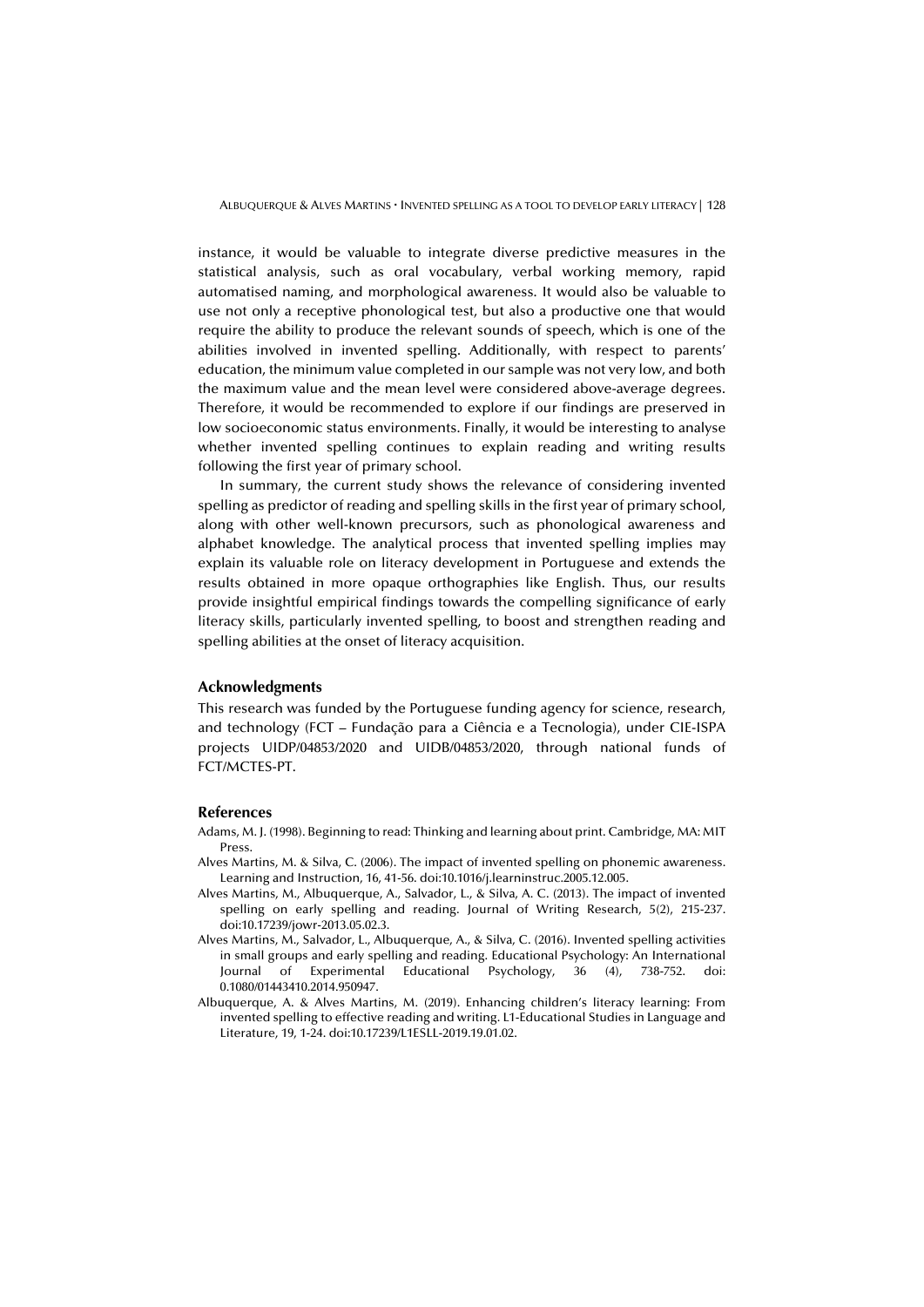- Ball, E. W. & Blachman, B. A. (1991). Does phoneme awareness training in kindergarten make a difference in early word recognition and developmental spelling? Reading Research Quarterly, 26(1), 49-49. doi:10.1598/RRQ.26.1.3.
- Bus, A. G. & van Ijzendoorn, M. H. (1999). Phonological awareness and early reading: A metaanalysis of experimental training studies. Journal of Educational Psychology, 91(3), 403-414. doi:10.1037/0022-0663.91.3.403.
- Byrne, B. (1998). The foundation of literacy: the child's acquisition of the alphabetic principle. Hove, UK: Psychology Press.
- Caravolas, M., Hulme, C., & Snowling, M. J. (2001). The foundations of spelling ability: Evidence from a 3-year longitudinal study. Journal of Memory and Language, 45, 751-774. doi:10.1006/jmla .2000.2785.
- Caravolas, M., Lervåg, A., Mousikou, P., Efrim, C., Litavský, M., Onochie-Quintanilla, E., Salas, N., Schöffelová, M., Defior, S., Mikulajová, M., Seidlová-Málková, G., & Hulme, C. (2012). Common patterns of prediction of literacy development in different alphabetic orthographies. Psychological Science, 23(6), 678-686. doi:10.1177/0956797611434536.
- Castles, A. & Coltheart, M. (2004). Is there a causal link from phonological awareness to success in learning to read? Cognition, 91(1), 77-111. doi:10.1016/S0010- 0277(03)00164-1.
- Chomsky, C. (1970). Reading, writing and phonology. Harvard Educational Review, 40, 287-309.
- Ehri, L. C. (1997). Learning to read and learning to spell are one and the same, almost. In C. Perfetti, L. Rieben, & M. Fayol (Eds.), Learning to spell – research, theory, and practice across languages (pp. 237-269). Mahwah, New Jersey: Erlbaum.
- Ehri, L. C. (2005). Learning to read words: Theory, findings, and issues. Scientific Studies of Reading, 9(2), 167-188. doi:10.1207/s1532799xssr0902\_4.
- Ehri, L. C. (2014). Orthographic mapping in the acquisition of sight word reading, spelling memory, and vocabulary learning. Scientific Studies of Reading, 18(1), 5-21. doi:10.1080/10888438.2013.819356.
- Ehri, L. C., Nunes, S. R., Willows, D. M., Schuster, B. V., Yaghoub-Zadeh, Z., & Shanahan, T. (2001). Phoneme awareness instruction helps children learn to read: Evidence from the National Reading Panel's meta-analysis. Reading Research Quarterly, 36(3), 250–287. doi:10.1598/RRQ.36.3.2.
- Ferreiro, E., & Teberosky, A. (1979). Los sistemas de escritura en el desarrollo del niño. México: Siglo XXI. [Trans. 1982. Literacy before schooling. Exeter, NH: Heineman Educational Books].
- Foorman, B. R., Chen, D.-T., Carlson, C., Moats, L., Francis, K. D., & Fletcher, J. M. (2003). The necessity of the alphabetic principle to phonemic awareness instruction. Reading and Writing: An Interdisciplinary Journal, 16(4), 289-324. doi:10.1023/A:1023671702188.
- Gentry, J. R. & Gillet, J. W. (1993). Teaching kids to spell. Portsmouth, NH: Heinemann.
- Gombert, J.-É. (1990). Le développement métalinguistique [Metalinguistic development]. Paris: P.U.F.
- Goswami, U. & Bryant, P. (1990). Phonological skills and learning to read. Hove: Lawrence Erlbaum Associates Publishers.
- Hofslundsengen, H., Hagtvet, B. E., & Gustafsson, J. E. (2016). Immediate and delayed effects of invented writing intervention in preschool. Reading and Writing: An Interdisciplinary Journal, 29(7), 1473-1495. doi:10.1007/s11145-016-9646-8.
- Levin, I. & Aram, D. (2013). Promoting early literacy via practicing invented spelling: A comparison of different mediation routines. Reading Research Quarterly, 48(3), 221-236. doi:10.1002/rrq.48.
- Levin, I., Shatil-Carmon, S., & Asif-Rave, O. (2006). Learning of letter names and sounds and their contribution to word recognition. Journal of Experimental Child Psychology, 93(2), 139-165. doi:10.1016/j.jecp.2005.08.002.
- Lin, D., McBride-Chang, C., Shu, H., Zhang, Y., Li, H., Zhang, J., Aram, D., & Levin, I. (2010). Small wins big: analytic pinyin skills promote Chinese word reading. Psychological Science, 21(8), 1117-1122. doi:10.1177/0956797610375447.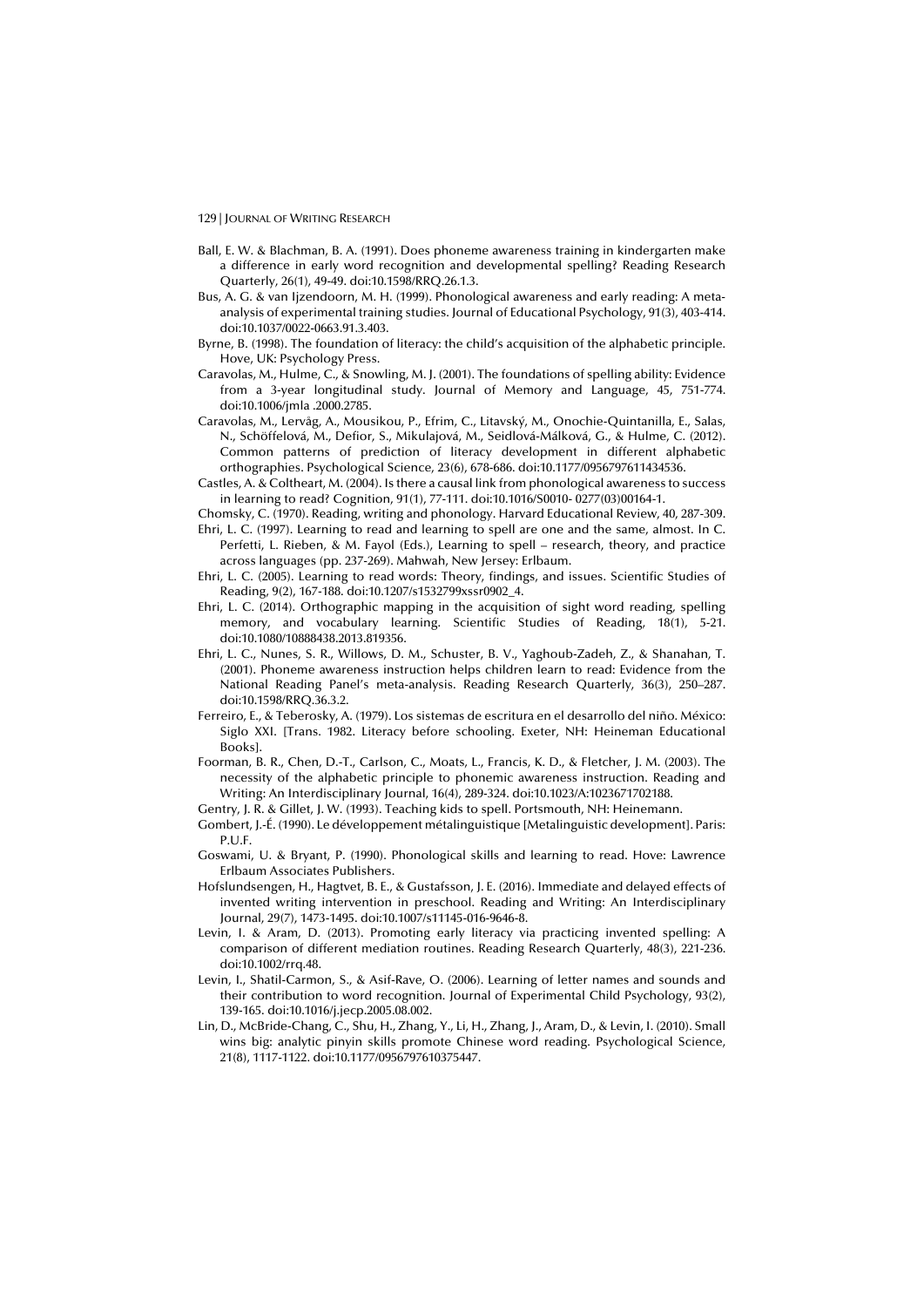- Lonigan, C. J., Burgess, S. R., & Anthony, J. L. (2000). Development of emergent literacy and early reading skills in preschool children: Evidence from a latent-variable longitudinal study. Developmental Psychology, 36(5), 596-613. doi:10.1037/0012-1649.36.5.596.
- Mann, V. A. (1993). Phoneme awareness and future reading ability. Journal of Learning Disabilities, 26(4), 259-269. doi:10.1177/002221949302600404.
- McBride-Chang, C. (1998). The development of invented spelling. Early Education and Development, 9, 147-160.
- Morin, M.-F. & Montésinos-Gelet, I. (2007). Effet d'un programme d'orthographes approchées en maternelle sur les performances ultérieures en lecture et en écriture d'élèves à risque. Revue des Sciences de l'Education, 33, 663683. doi:10.7202/018963ar.
- National Early Literacy Panel. (2008). Developing early literacy: Report of the National Early Literacy Panel. Washington, DC: National Institute for Literacy.
- Ouellette, G. & Sénéchal, M. (2008). Pathways to literacy: A study of invented spelling and its role in learning to read. Child Development, 79, 899-913. doi:10.1111/j.1467- 8624.2008.01166.x.
- Ouellette, G. & Sénéchal, M. (2016). Invented spelling in kindergarten as a predictor of reading and spelling in Grade 1: A new pathway to literacy, or just the same road, less known? Developmental Psychology. doi:10.1037/dev0000179.
- Ouellette, G., Sénéchal, M., & Haley, A. (2013). Guiding children's invented spellings: A gateway into literacy learning. Journal of Experimental Education, 81, 261-279. doi:10.1080/00220973 .2012.699903.
- Pulido, L. & Morin, M.-F. (2017). Invented spelling: What is the best way to improve literacy skills in kindergarten?, Educational Psychology. doi:10.1080/01443410.2017.1414155.
- R Core Team (2020). R: A language and environment for statistical computing. R Foundation for Statistical Computing, Vienna, Austria. URL:www.R-project.org/.
- Raven, J., Raven, J. C., & Court, J. H. (1998). Manual for Raven's progressive matrices and vocabulary scale. Section I. General overview. Oxford, UK: Oxford Psychologists Press.
- Read, C. (1971). Pre-school children's knowledge of English phonology. Harvard Educational Review, 41, 1-34. doi:10.17763/haer .41.1.91367v0h80051573.
- Rieben, L., Ntamakiliro, L., Gonthier, B., & Fayol, M. (2005). Effects of various early writing practices on reading and spelling. Scientific Studies of Reading, 9(2), 145-166. doi:10.1207/s1532799xssr0902\_3.
- Rosseel, Y. (2012). lavaan: An R package for structural equation modeling. Journal of Statistical Software, 48(2), 1-36. doi:jstatsoft.org/v48/i02/.
- Sénéchal, M., Ouellette, G., Pagan, S., & Lever, R. (2012). The role of invented spelling on learning to read in low-phoneme-awareness kindergartners: A randomized-control-trial study. Reading and Writing, 25, 917-934. doi:10.1007/s11145-011-9310-2.
- Seymour, P. (2005). Early reading development in European orthographies. In M. J. Snowling & C. Hulme (Eds.), The science of reading: A handbook (pp. 296-315). Oxford: Blackwell.
- Seymour, P., Aro, M., & Erskine, J. (2003). Foundation literacy acquisition in European orthographies. British Journal of Psychology, 94(2), 143-174.
- Silva, C. (2002). Bateria de provas fonológicas [Battery of phonological tests]. Lisboa, Portugal: ISPA.
- Tangel, D. M. & Blachman, B. A. (1995). Effect of phoneme awareness instruction on the invented spelling of first grade children: A one-year follow-up. Journal of Reading Behavior, 27(2), 153-185. doi:10.1080/10862969509547876.
- Tolchinsky, L., Liberman, G, & Alonso-Cortés Fradejas, M. D. (2015). Explaining first graders' achievements in spelling and word separation in shallow orthographies. Journal of Writing Research, 6(3), 279-316. doi:10.17239/jowr-2015.06.03.3.
- Treiman, R. (1998). Why spelling? The benefits of incorporating spelling into beginning reading instruction. In J. L. Metsala & L.C. Ehri (Eds.), Word recognition in beginning literacy (pp. 289-313). Mahwah, NJ: Erlbaum.